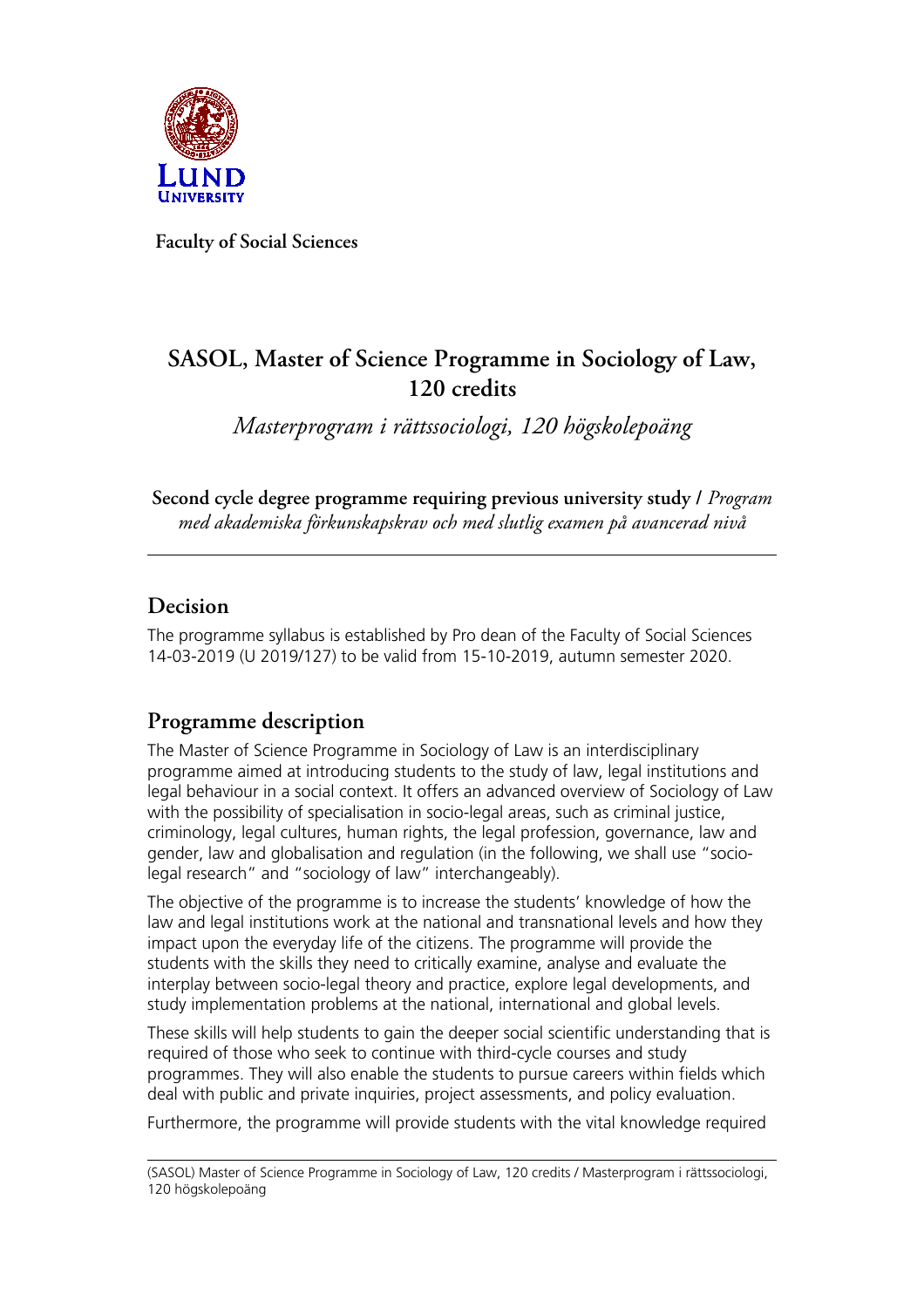of those who wish to work as policy-makers, instructors and practitioners who work with issues related to law and legal institutions, the criminal justice system, the EU and EU regulation at the level of regional authorities and government agencies as well as within the private sector (businesses and firms) and the NGOs at both national and international levels.

# **Goals**

Pursuant to the Higher Education Ordinance, for a degree of Master (120 credits and 60 credits respectively) the student shall:

### **Knowledge and understanding**

For a Degree of Master (120 credits) the student shall

- demonstrate knowledge and understanding in the field of Sociology of Law, including both broad knowledge of the field and a considerable degree of specialised knowledge in certain areas of the field as well as insight into current research and development work, and
- demonstrate specialised methodological knowledge in the field of Sociology of Law.

For a Degree of Master (60 credits) the student shall

- demonstrate knowledge and understanding in the field of Sociology of Law, including both an overview of the field and specialised knowledge in certain areas of the field as well as insight into current research and development work, and
- demonstrate specialised methodological knowledge in the field of Sociology of Law.

### **Competence and skills**

For a Degree of Master (120 credits) the student shall

- demonstrate the ability to critically and systematically integrate knowledge and analyse, assess and deal with complex phenomena, issues and situations even with limited information
- demonstrate the ability to identify and formulate issues critically, autonomously and creatively as well as to plan and, using appropriate methods, undertake advanced tasks within predetermined time frames and so contribute to the formation of knowledge as well as the ability to evaluate this work
- demonstrate the ability in speech and writing both nationally and internationally to clearly report and discuss his or her conclusions and the knowledge and arguments on which they are based in dialogue with different audiences, and
- demonstrate the skills required for participation in research and development work or autonomous employment in some other qualified capacity.

For a Degree of Master (60 credits) the student shall

- demonstrate the ability to integrate knowledge and analyse, assess and deal with complex phenomena, issues and situations even with limited information
- demonstrate the ability to identify and formulate issues autonomously as well as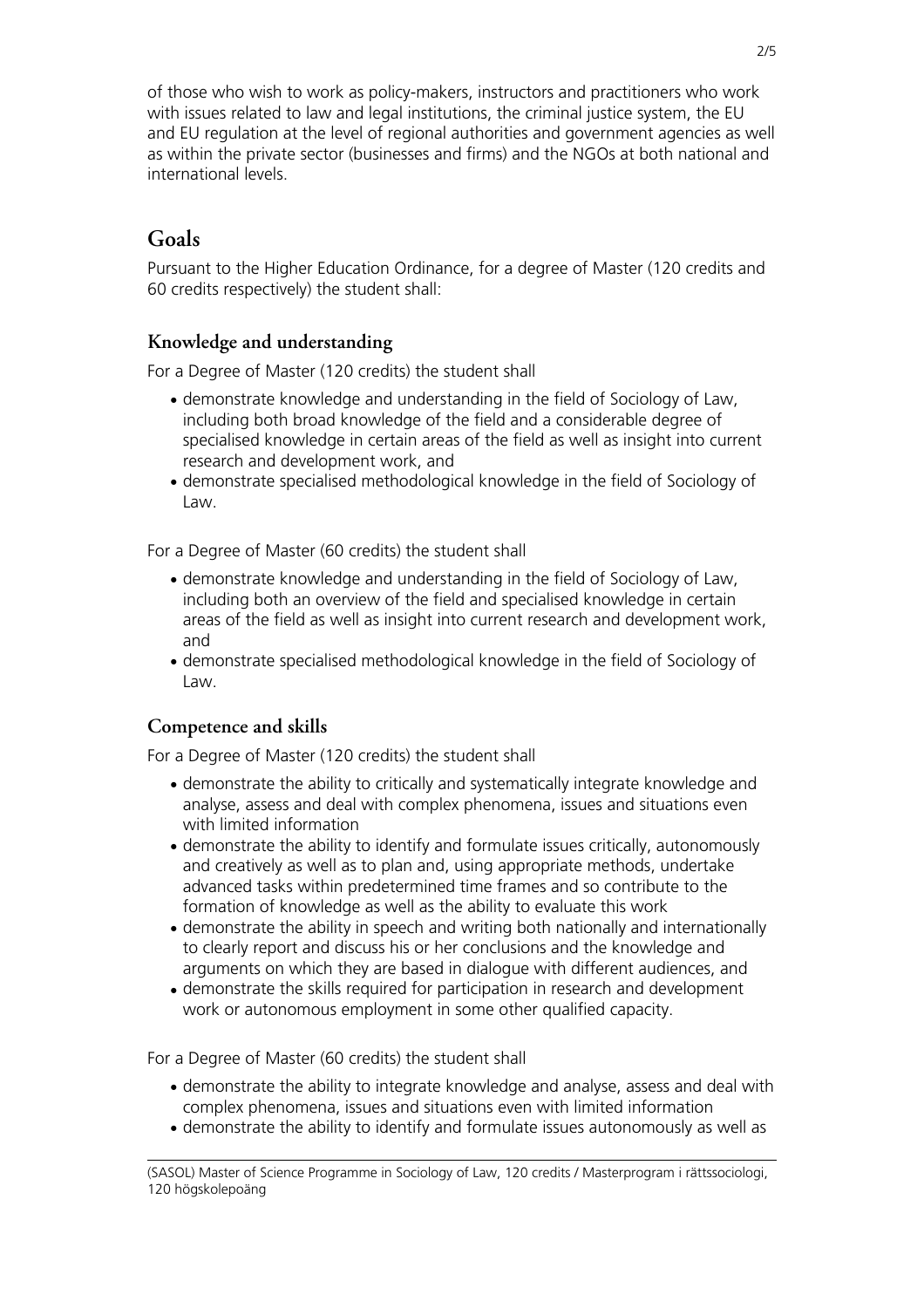to plan and, using appropriate methods, undertake advanced tasks within predetermined time frames

- demonstrate the ability in speech and writing to report clearly and discuss his or her conclusions and the knowledge and arguments on which they are based in dialogue with different audiences, and
- demonstrate the skills required for participation in research and development work or employment in some other qualified capacity.

#### **Judgement and approach**

For a Degree of Master (120 credits) the student shall

- demonstrate the ability to make assessments in the field of Sociology of Law informed by relevant disciplinary, social and ethical issues and also to demonstrate awareness of ethical aspects of research and development work
- demonstrate insight into the possibilities and limitations of research, its role in society and the responsibility of the individual for how it is used, and
- demonstrate the ability to identify the personal need for further knowledge and take responsibility for his or her ongoing learning.

For a Degree of Master (60 credits) the student shall

- demonstrate the ability to make assessments in the field of Sociology of Law informed by relevant disciplinary, social and ethical issues and also to demonstrate awareness of ethical aspects of research and development work
- demonstrate insight into the possibilities and limitations of research, its role in society and the responsibility of the individual for how it is used, and
- demonstrate the ability to identify the personal need for further knowledge and take responsibility for his or her ongoing learning.

*In addition to the outcomes stated in the Higher Education Ordinance, for a degree of Master of Science (120 credits or 60 credits) with a major in Sociology of Law the student shall:*

- demonstrate knowledge about scientific channels of communication, and be able to monitor the academic development within their field of study and employ referencing systems, and
- demonstrate an ability to operationalise theoretical and empirical knowledge in sociology of law in order to provide concrete suggestions for law and policy making and its implementation at national and EU level.

### **Course information**

The Master of Science Programme in Sociology of Law comprises a total of 120 credits, including 30 second cycle courses in Sociology of Law, 30 second cycle credits in the theory of Science and methodology (of which at least 7,5 credits in the theory of science and at least 15 in methodology), 30 credits elective courses and a Master's thesis in Sociology of Law ,30 credits.

**The first semester** begins with an advanced introduction to the sociology of law, which introduces students to classical and modern socio-legal research and theory. This will be the first "profile" course within the programme. (15 credits).

The introductory course is followed by courses (15 credits) in theory of science for

<sup>(</sup>SASOL) Master of Science Programme in Sociology of Law, 120 credits / Masterprogram i rättssociologi, 120 högskolepoäng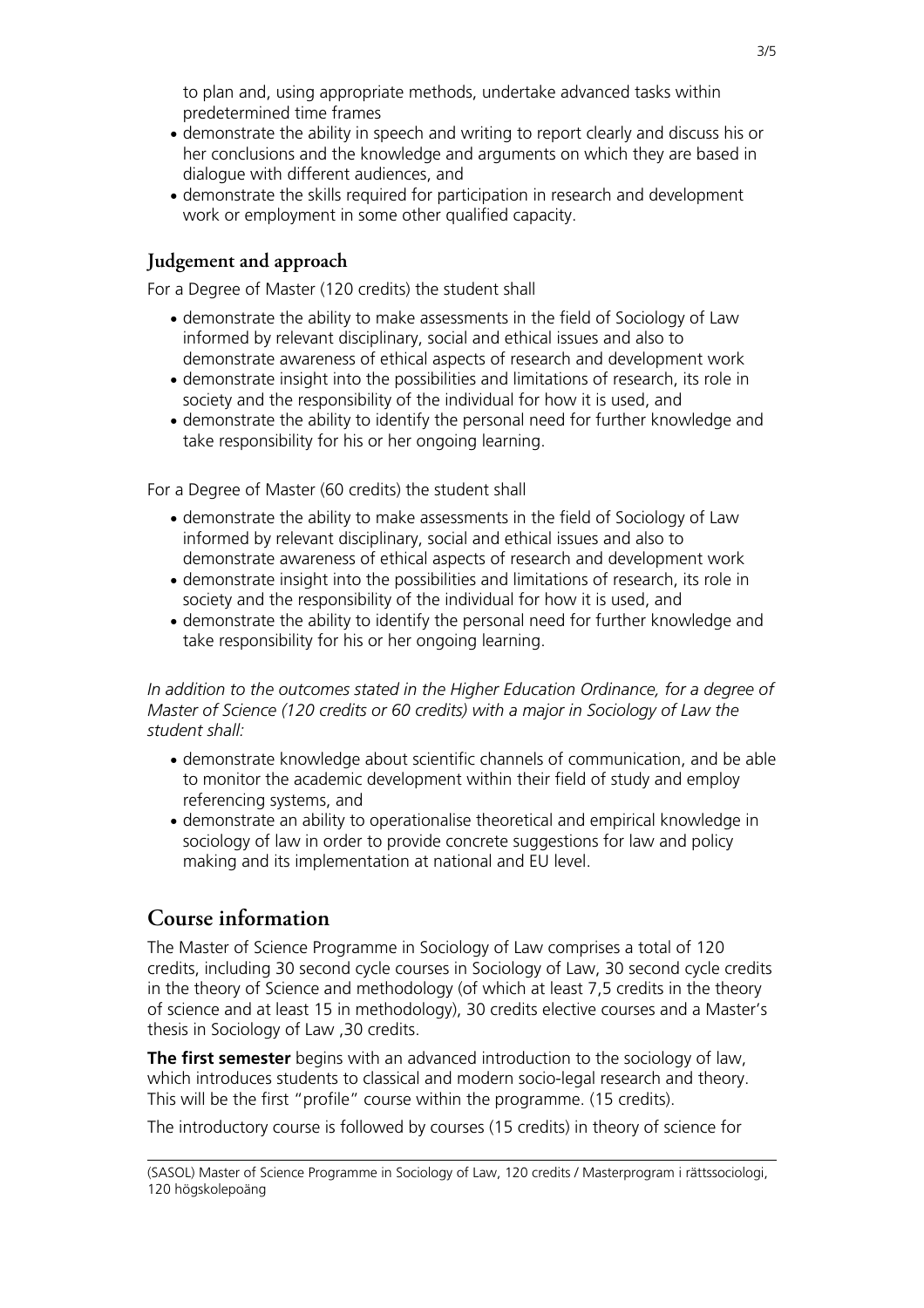social scientists, or research methods, in which students are encouraged to advance their academic thinking and deepen their understanding of how knowledge is produced and reproduced, and in research methods, which provide the students with the skills required for independent research.

**The second semester** begins with the second profile course (15 credits) in sociology of law, which directly builds upon the knowledge and skills gained in the first term. While the first profile course emphasised the theoretical and disciplinary development of the subject, this second course in sociology of law focuses on the major research traditions within sociology of law. The students will become familiar with various socio-legal approaches and learn how to plan theoretically informed and methodologically viable studies of law in society. As part of this second course, they will be encouraged to identify a discrete socio-legal problem, which they may further investigate in their Master's thesis.

This course is followed, in the second half of the second term, by courses in theory of science and research methods, each 15 credits.

**The third semester** consists of elective courses to be taken at Lund University, or at any other recognised university in Sweden, or abroad. It will also be possible to choose an internship (30 credits). The courses are chosen with the approval of the programme coordinator and should enable students to tailor the programme to suit their particular interests and to develop their own specialisation within the field of sociology of law.

**The fourth semester** the students complete the programme by writing a thesis, which provides them with the opportunity to demonstrate their understanding of socio-legal theories, methods, and argumentation.

*Additional information in appendix Course information SASOL.*

### **Degree**

Degree titles Degree of Master of Science (60 credits) Major: Sociology of Law *Filosofie magisterexamen Huvudområde: Rättssociologi*

Degree of Master of Science (120 credits) Major: Sociology of Law *Filosofie masterexamen Huvudområde: Rättssociologi*

For a degree of Master of Science (120 credits) within the programme, the student must have passed the courses specified under "Course information" (or the equivalent courses at another higher education institution). Of the required 30 course credits in theory of science and research methods, at least 15 credits must be in research methods and 7.5 in theory of science.

It is also possible to acquire a degree of Master of Science (60 credits) with a major in Sociology of Law after completion of the following required courses:

- 1. Profile course I Introduction to the sociology of law, 15 credits
- 2. Theory of science and/or research methods, 15 credits (at least 7,5 credits in research methods

(SASOL) Master of Science Programme in Sociology of Law, 120 credits / Masterprogram i rättssociologi, 120 högskolepoäng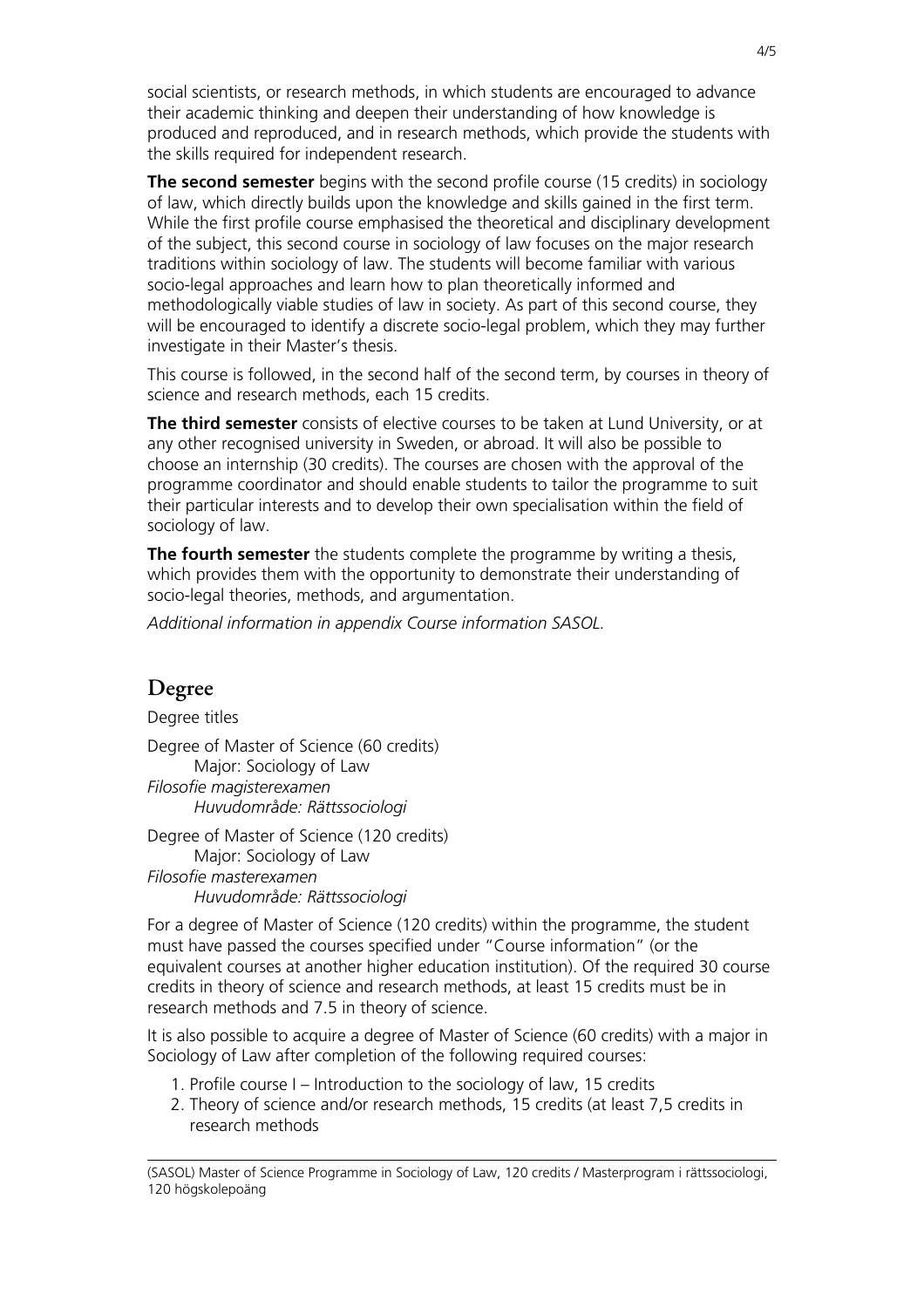- 3. Profile course II Socio-legal theory and practice, 15 credit
- 4. Master (One Year) Thesis, 15 credits.

## **Requirements and Selection method**

#### **Requirements**

To be eligible for the programme the applicant must have the equivalent of a Swedish Bachelor's degree with a major (i.e. at least 90 ECTS credits) in one of the following social sciences disciplines: Sociology of Law, Sociology, Law, Criminology, Political Science, Social Work or equivalent.

A good command of spoken and written English, equivalent to English 6/B (advanced) proficiency in the Swedish secondary system, is required. Equivalent assessments will be made according to national guidelines

#### **Selection method**

The applicants estimated capacity to complete the programme is the primary criterion for selection. Students are selected on the basis of their previous study results (grades on courses and Bachelor's degree essay), proficiency in English and letter of intent.

## **Transition rules**

A student who started the programme no later than the autumn semester 2015 is entitled to be awarded a degree in accordance with the programme syllabus of SASAM:SELA approved 28 October 2010 until the end of August 2018.

# **Other information**

The language of instruction and assessment is English.

Instructions regarding teaching and examination are given in the syllabus for each course respectively.